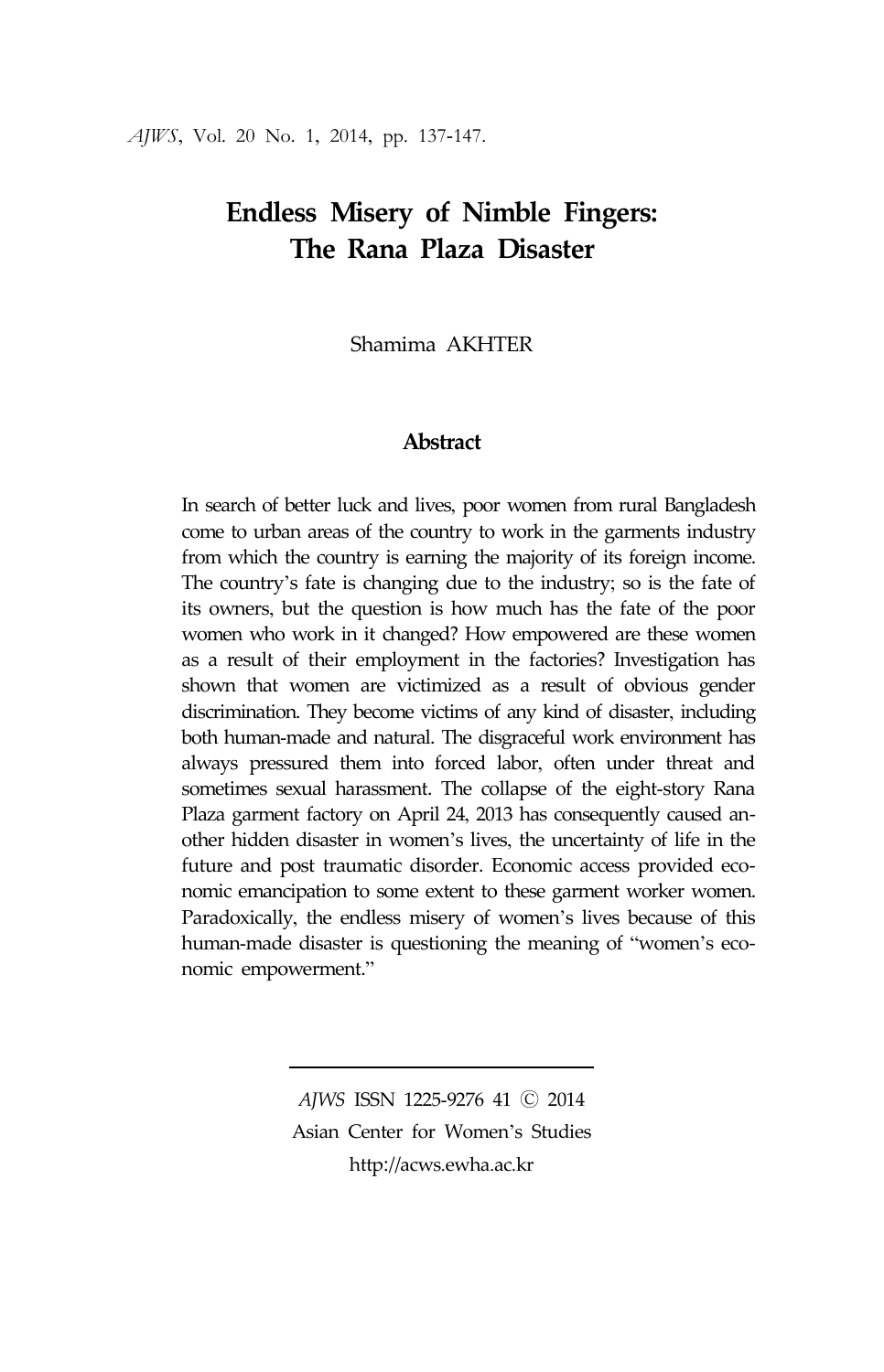# **Keywords**

Economic empowerment; human-made disaster; hidden disaster; post traumatic disorder; gender discrimination

### **Introduction**

Prior to the boom of the readymade garments industry, there were not many places where poor rural women could find employment in Bangladesh. Most of them who were able to find work were in the agricultural and the informal sector. The readymade garments in dustry opened up a new avenue of employment for rural women. At a superficial level, it may seem that the readymade garments in dustry has changed the fate of rural women in Bangladesh drasti cally because it pays more and is also more secure compared to the work they did back home in their villages. By comparing the women garment workers' situation before and after they started to work in this sector, this essay aims to demonstrate that the miserable state of the women garment workers has actually not changed much. In fact, in some cases things have gotten even more difficult. The harsh realities of the women garment workers of Rana Plaza, victims of one of the worst human-made disaster in recent times, are also a sign of a hidden disaster that they will face for the rest of their lives. This implies that these women workers face an uncertain future and have to deal with trauma for the rest of their lives.

#### **Background of the Women Garment Worker in Bangladesh**

Bangladesh is one of the largest hubs for the manufacture of ready made garments. After the 1980s, garment factories have grown dra matically because of structural economic reforms in the country. During this time, Bangladesh opened up its economy to foreign in-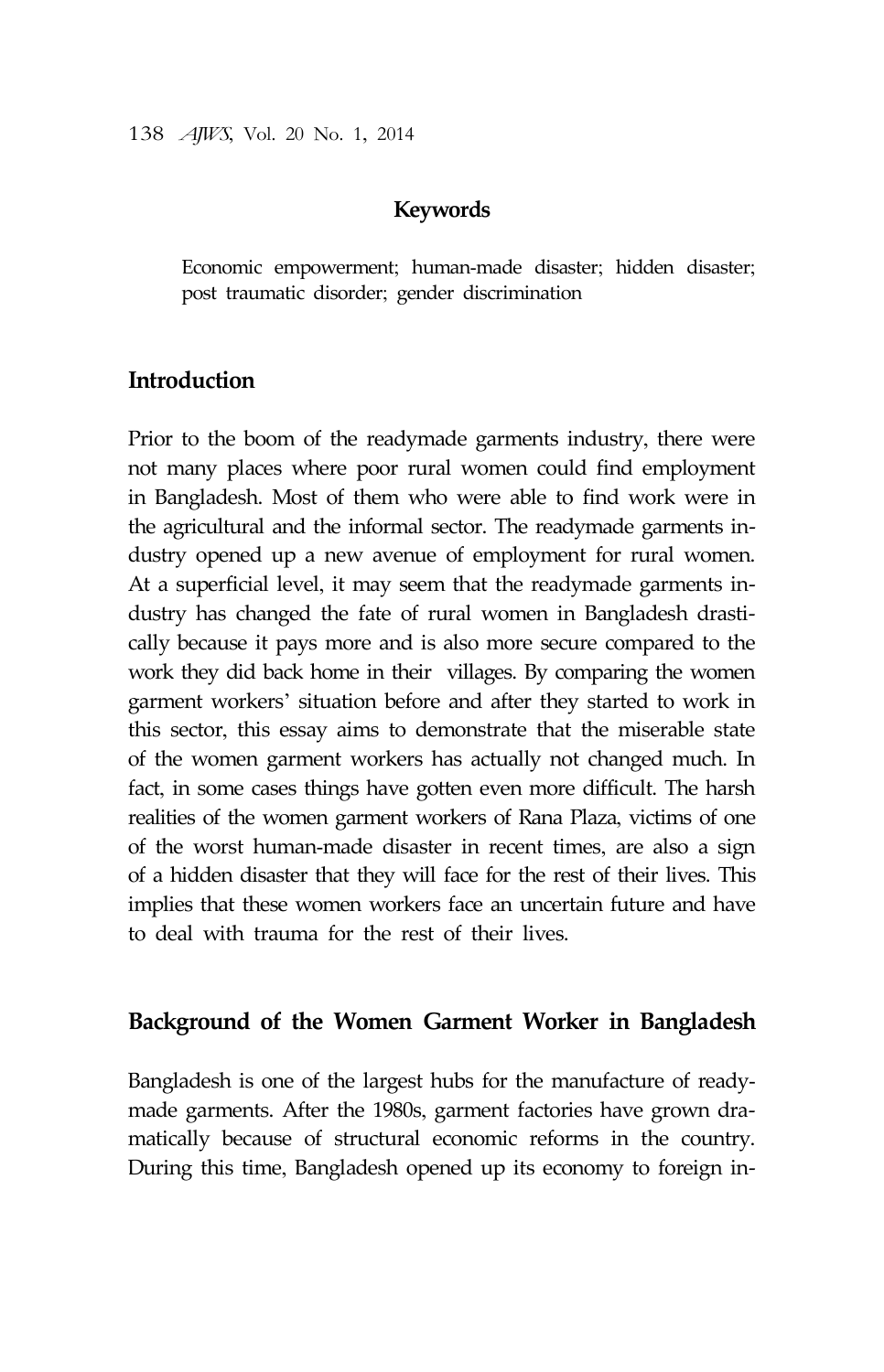vestments through deregulation of markets and privatization. The first garment factory was opened in 1976 (War on Want, www.waronwant. org/attachments/Stitched%20Up.pdf). Now, over 3.5 million people are working in more than 5,000 garment factories across the country. Almost 80 percent of the workers in these factories are women, espe cially young ones, who are the driving force of these factories (Kakuchi, 2013). Although Bangladesh is earning the majority of its foreign in come through this industry and the country is one of the largest ex porters of garments in the world, the workers in this industry actually struggle to make ends meet. According to the Institute for Global Labor and Human Rights (www.globallabourrights.org/cam paigns?id=0003), "Bangladesh's garment workers are among the hardest working women and men in the world, but also the most exploited, earning the lowest minimum wage in the world." It is not only in terms of wages that these women are exploited, they are de prived of several other rights that they are entitled to such as non-is suance of appointment letters and identity cards and limited space for unionism and collective bargaining. They often face mental har assment due to being verbally abused. In addition, none of the facto ries provide maternity leave for the four months that they are entitled to by law and most factories give maternity leave only without pay (Hossain et al., 2010).

### **Feminization of Labor in Bangladesh**

Young women, who have migrated from rural areas, are often un married and between the ages of 15-30 years. They are in great de mand by garment factory owners, because of their high productivity, in order to meet the unrealistic targets that they set everyday. There is a major argument that seeks to identify reasons why there are so many women employed in garment factory work. Some scholars note that globalization has opened up a new door for women to gain ac cess into a formally paid labor market. In the case of Bangladesh,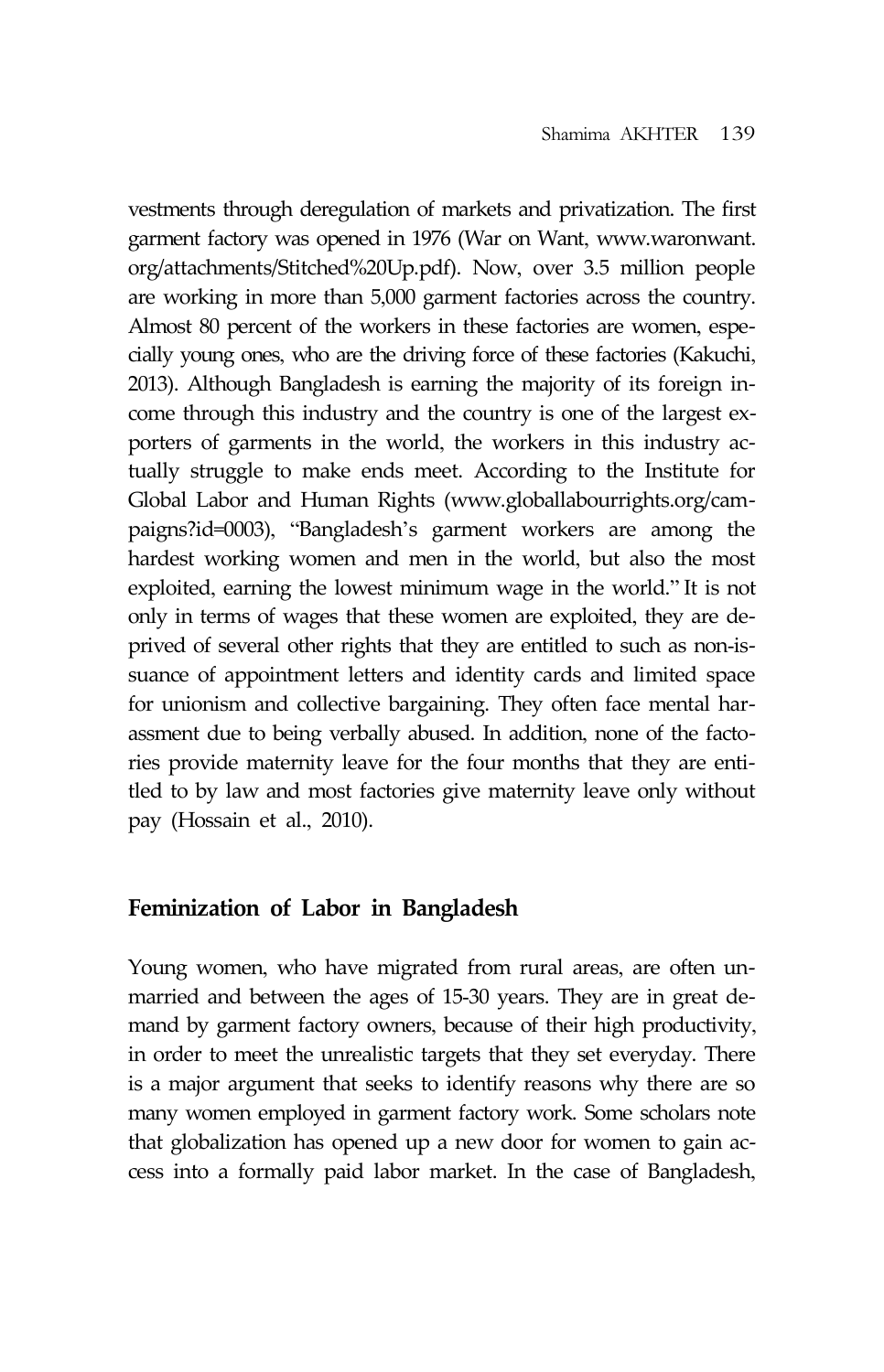a World Bank report explains that access to the labor market inspires girls to be educated because work in garment factories requires basic education. Increasing access to basic education for girl children re duces early marriage and also reduces fertility and pregnancy rates (World Bank, 2012). Additionally, garment industries have created fi nancially independent and successful women in Bangladeshi society. This work is instantly empowering women by making them finan cially independent, many for the first time in their lives (Hossain, 2013). On the other hand, some feminist scholars have argued that women's entry into the paid labor market has done little to change other aspects of their lives, such as the structure of patriarchy within the family or the community (Kabeer, 2000).

#### **Factors Forcing Women to Work under Dangerous Situations**

In the case of Bangladeshi women garment workers, the lack of collective bargaining power has made them voiceless. While men gar ment workers can seek to increase their salaries and avail of opportunities in other factories, women face discrimination in job place ment, increments and promotions. Research has also revealed that there is a gendered wage segregation in the garment factories, with a few men at the top who have more control and higher wages than women. The women are reluctant to seek more for fear of sexual har assment, and they do not have a voice in the factory (Ahmed, 2004). Apart from the workplace, working in garment factories has de graded the poor migrant women's sexual reputation, making them less eligible for marriage, because of which they lose confidence and worry about their future (Ahmed, 2004). Sexual harassment is com mon in garment factories and women are threatened with dismissal if they speak out. A study conducted by Action Aid, Bangladesh, a British NGO, estimates that at least 20 percent of women workers were engaged in sex at the workplace (Islam, 2013). Unfortunately, married women workers' incomes are controlled by the males of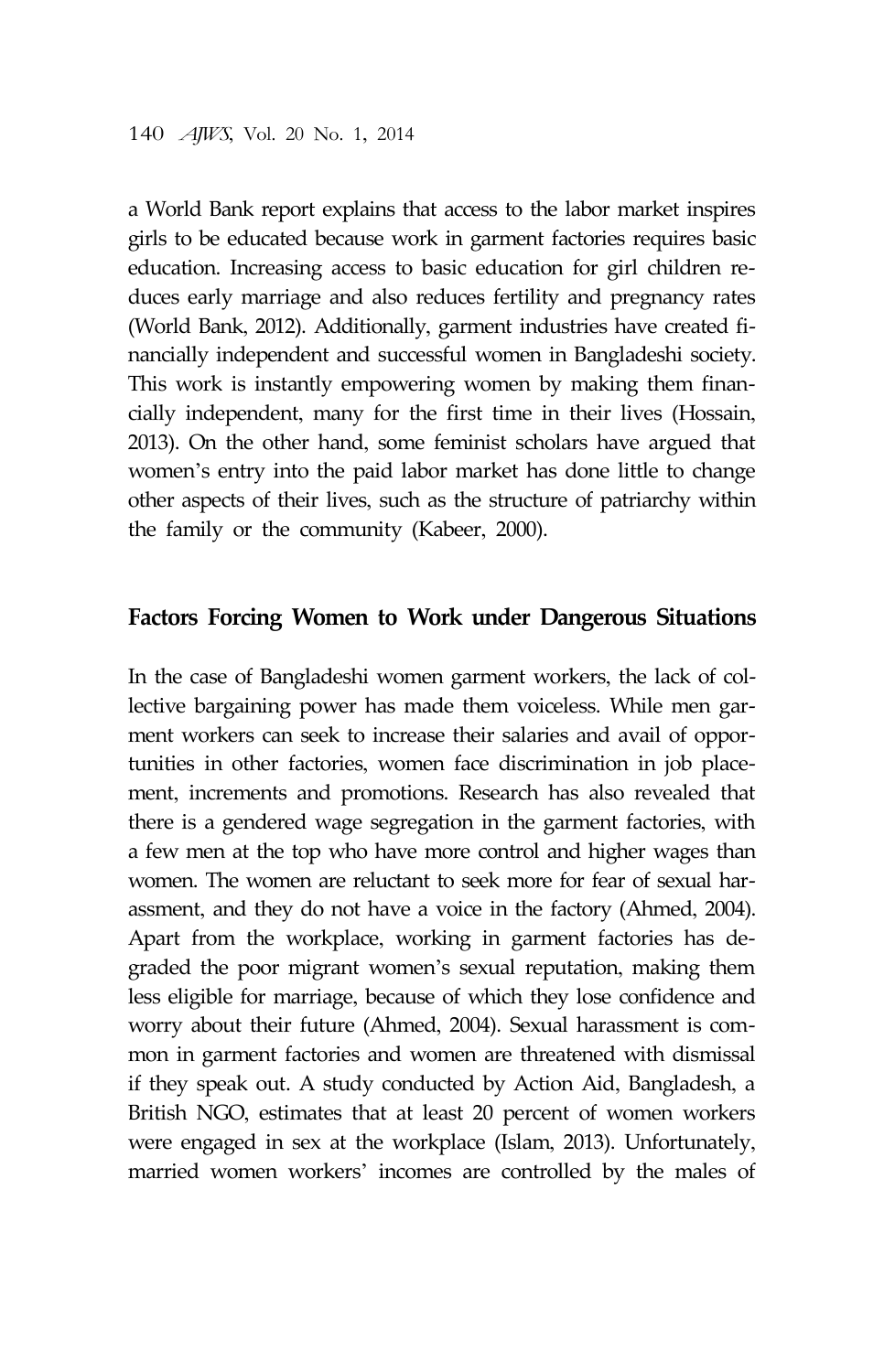their households. Research has therefore revealed that in a collective sense these women of the garment factories are more vulnerable and insecure for economic and social reasons compared to their rural sisters. In addition, most of them never go back to their families for social reasons (Kabeer, 2000).

### **Human-made Disaster and Women Garments Workers**

The worst human-made disaster in Bangladesh's history occurred on 24 April 2013 when Rana Plaza, an eight-story commercial building in Savar, the greater capital city of Dhaka in Bangladesh, collapsed (Stefanicki, 2013). Six readymade garment factories were situated in the building including a commercial bank and shops. According to the media, about 6,000 people used to work inside this building. The day before the building collapsed, cracks were discovered in it by the government authority, and they issued a warning to the building authorities to avoid using it. Although the bank and shops in the Rana Plaza were closed, the garment workers were ordered to return to work as per their scheduled work hours. The garment workers were in a state of panic following news of the cracks found in the building walls and they refused to go inside. A representative of the garment factory owners forced them to start work and threatened to otherwise cut their salaries. It was the last week of the month; most of the workers felt that if they were to lose their salaries they would be unable to manage their living expenses in the coming month. Most men refused to go inside and waited, but a majority of the women went in to work because they feared the threat.

The following cases provide insight into the experience of two women workers who were severely injured in the Rana Plaza incident. Their stories (told through the interviews conducted on 18-20 June, 2013 at NITOR, Dhaka) demonstrate how their situation became worse after they joined the garment factory.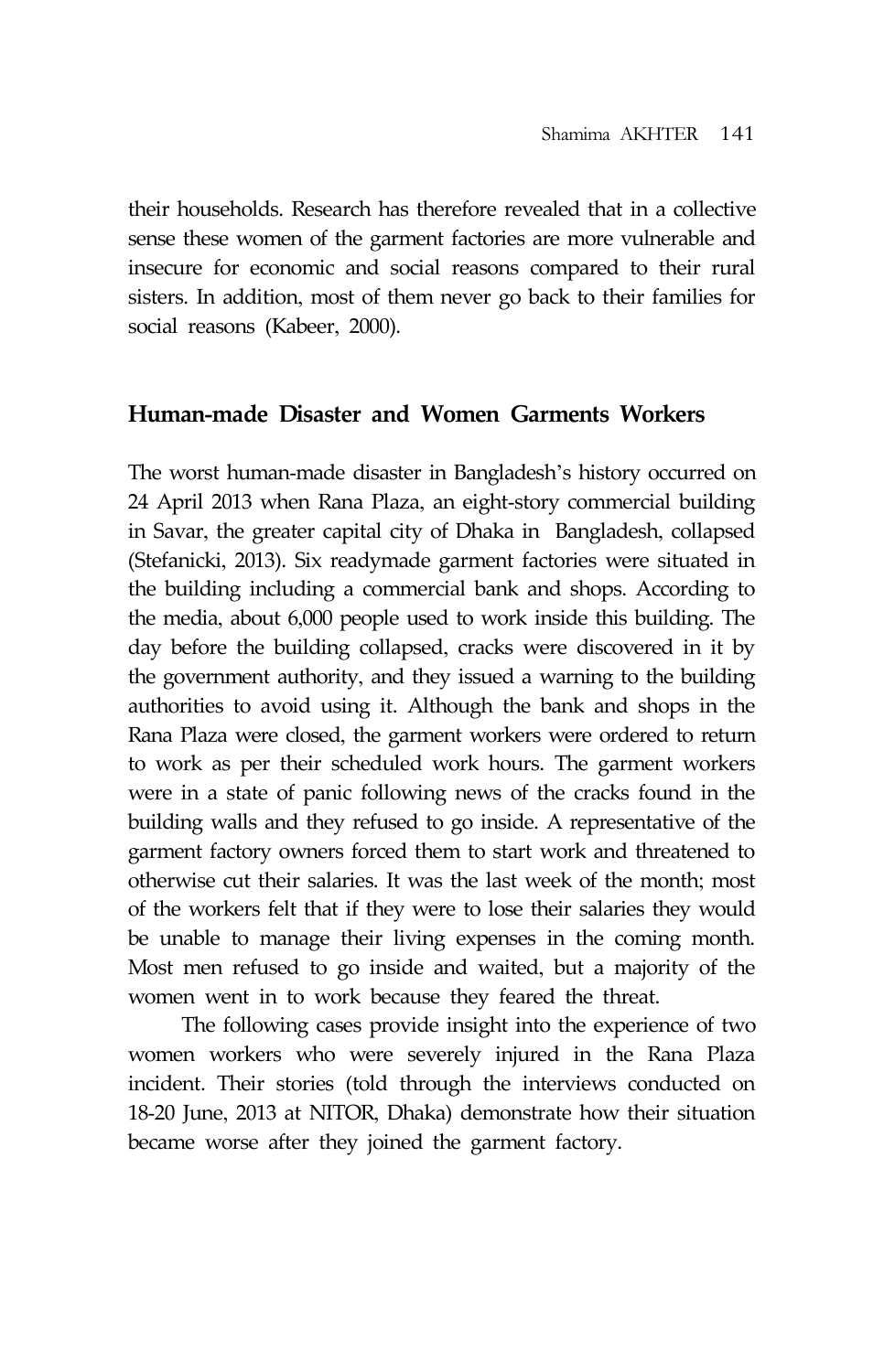# **Case 1: Feelings of Hopelessness**

On the morning of April 24, 2013, Rabeya's husband asked her not to go to work. She herself was hesitating. Her mother, who was also employed at one of Rana Plaza's readymade garment factories, ac knowledged their hesitation as the building was feared to be unsafe, but the family's financial reality forced them to go to work. As Rabeya's mother said: "We needed to pay our housing rent and other expenses. If we did not go, then we would not receive our salaries. How would we survive the rest of the month?"

As they approached their workplace, many people, particularly the men, protested outside. A day before, officials investigated the building structure and identified signs of structural failure, which were potentially dangerous. Not long after 9 a.m., 18-year-old Rabeya felt the first 'jerk' beneath her feet as the building shook. The earth quake-like tremors led to its collapse, which turned her life upside down. "When I opened my eyes, I found one of my co-workers on top of my legs and a building column on top of both of us. My co-worker died right away, and I felt severe pain. I started screaming but realized no one could help me," she recounted: "I survived under the column for two days. During those two days I called my mother's name, but she never replied. If I could only find her body I would be at rest. After I was rescued, I have cried a lot," she admitted.

Out of nine family members, Rabeya lost seven that day. She lost both her legs and could not help but question her future. Feelings of hopelessness overwhelmed her. Without taking a breath between her sentences, Rabeya openly described her fears for her very uncertain future and resentment for losing her legs: "Whenever I look at my legs I feel like I am in the dark, there is no light that can show me a way to walk further."

She asked herself, "Look at my body, how can I expect that my husband will carry his disabled wife for the rest of his life? After all, I will not be able to earn money to contribute to the family. I have lost all other close relatives who could support me." "Why did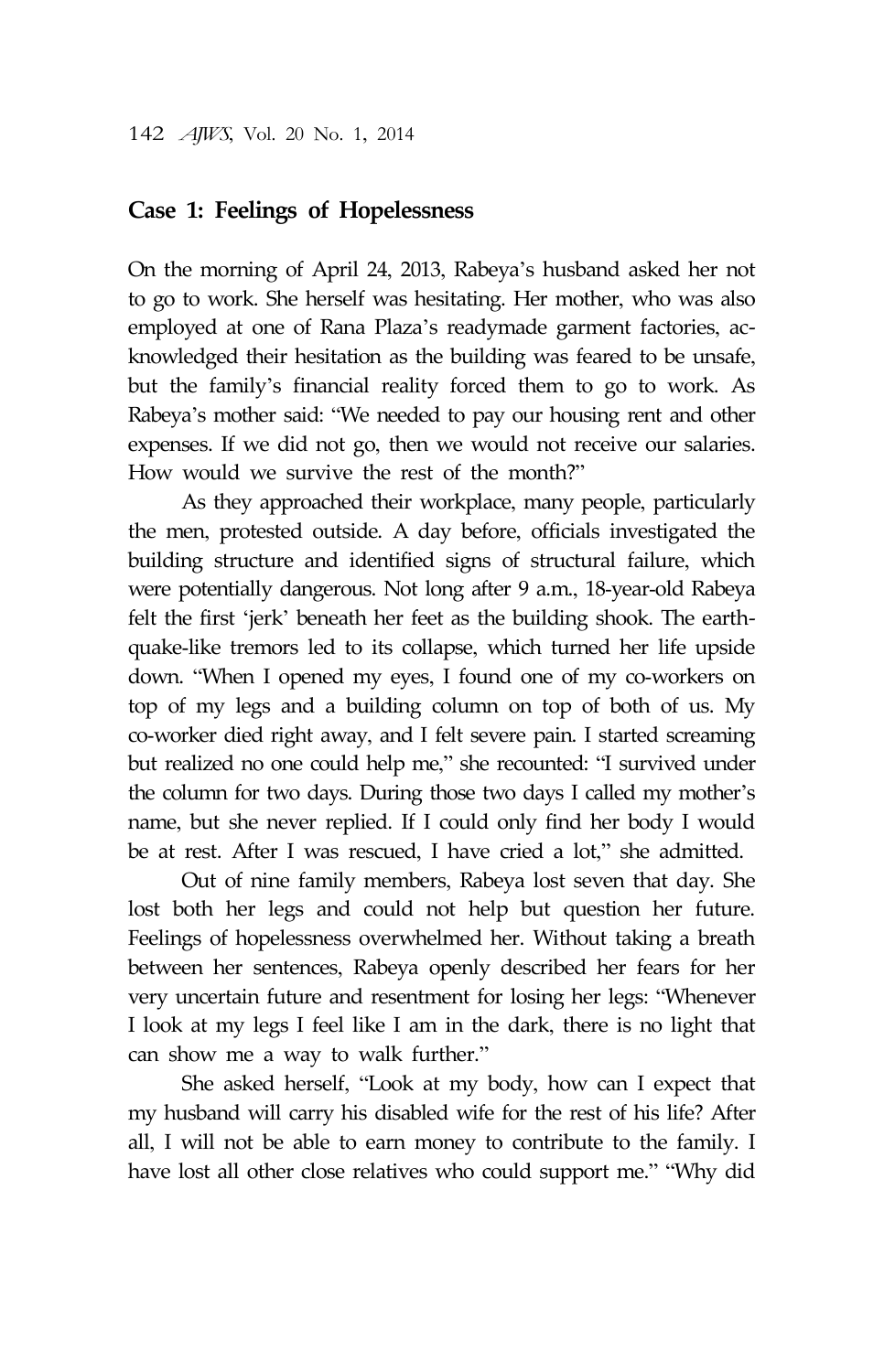I not die that day?" she continued in grief. One and a half months later, Rabeya was still recovering in the hospital. Her recovery was overshadowed with depression. As she openly recounted her sit uation, she searched for answers that were momentarily unclear, but then said: "I have to survive, that is what I know." Evidently, she was trying to cope with the situation and had not given up. For Rabeya, talking about her feelings was a very constructive way to cope with the tragedy.

### **Case 2: Dealing with Social Stigmas**

The day Rana Plaza collapsed, Shirin's husband called her brother to tell him that his sister was seriously injured. This was the first news Shirin's brother had received of his sister in nearly two years after she had eloped with a man from a nearby village, whom her parents would not allow her to marry. On that night, her mother and brother rushed to Dhaka to see her in the hospital, where they re main today while she recovers.

On the following day, Shirin's husband left her after receiving news that she may not fully recover from her injuries. Internal bleeding had led to near failure of her kidneys, and after several surgeries, her legs will not be able to function normally again. Without fully functioning legs, she will no longer be able to be a primary income generator for her family. "I left my family to marry, bringing dis honor upon our household," Shirin said. She was studying for her bachelor's degree when she decided to elope, consequently abandoning her studies and seeking employment at Rana Plaza.

"My husband rejected me after the accident. I received some money from a donor to cope with the expense of being in the hospital without an income, but he took half and left. If I go back now, how will our neighbors treat us? My dreams have turned into nightmares." Shirin discussed her current situation, laughing loudly at times, while at others she broke down in tears.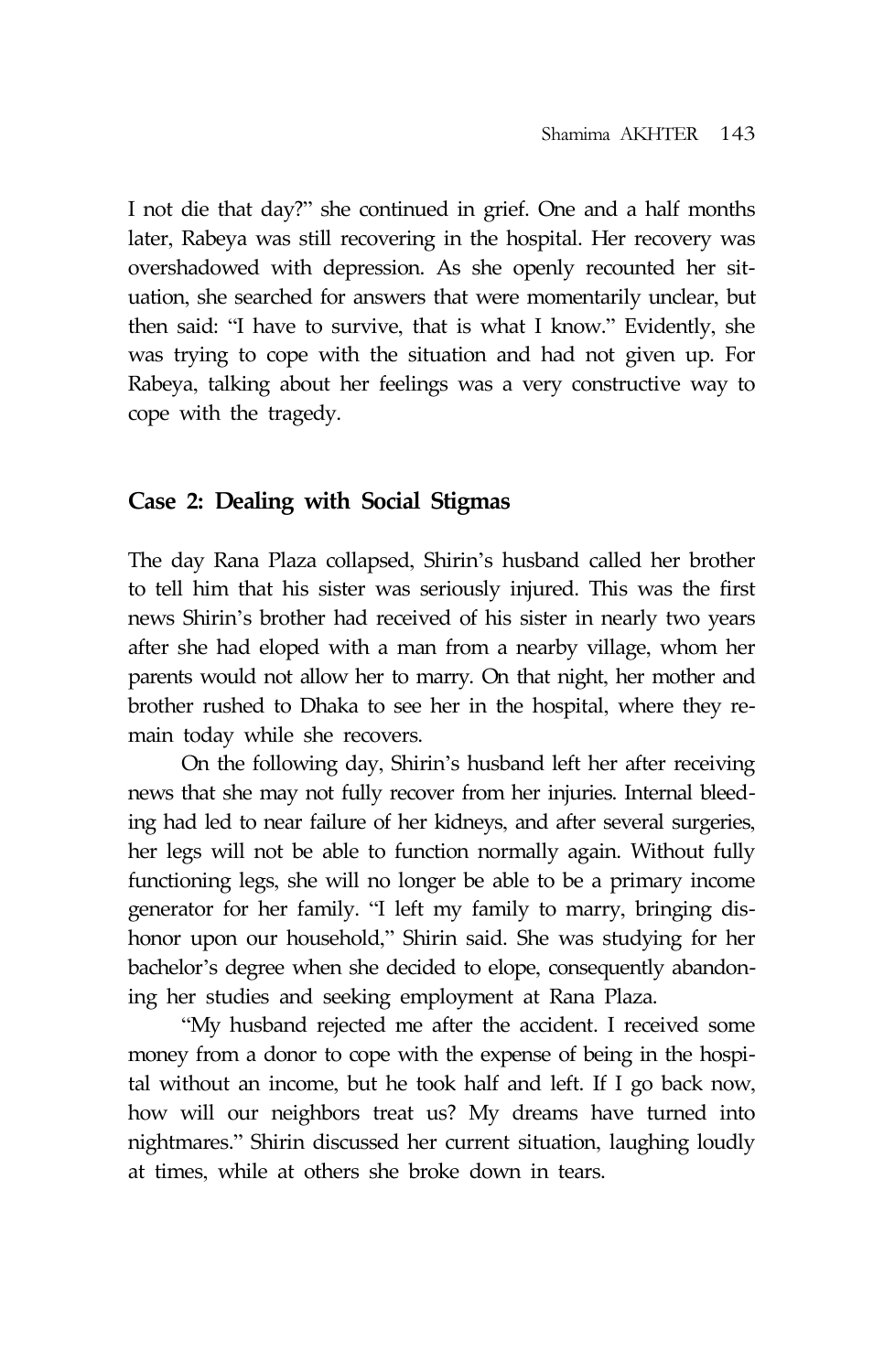Shirin's mother and brother resented her decision to marry a man without family consent, and believed that dealing with social stig mas in their community was ultimately her responsibility and fault.

Many people who go through traumatic events have difficulty adjusting and coping for a while. But with time and support, such traumatic reactions usually improve. In some cases, however, the symptoms can become worse and can last for months or even years. Sometimes they may completely shake life up. In such cases, victims may develop post-traumatic stress disorder (PTSD) if their symptoms go untreated, as this can happen at any age. This includes war veter ans and survivors of physical and sexual assault, abuse, accidents, disasters, and many other serious events.

In the case of the Rana Plaza victims, it is not only the event that has traumatized the survivors, but after the injuries heal, survi vors have to confront social stigmas that are as worrisome as their physical injuries. The trauma, the fear of social exclusion, being a family burden, and financial uncertainty, may lead to a higher risk of mental health complications in the future and make the victims even more socially vulnerable, which can be called another hidden disaster in their lives.

#### **Conclusion**

The rise of readymade garment factories in Bangladesh provided eco nomic opportunities to rural and less skilled women. Their incomes helped them to contribute to their family members. Through such contributions and via their access to productive work, the women achieved economic emancipation in their lives and were unable to go beyond their village boundaries and the traditional society where their roles were circumscribed as housewives and unpaid agricultural workers within the home compound. As garment workers in Bangladesh, they started earning low wages compared to similar workers in other countries. These large numbers of women in Bang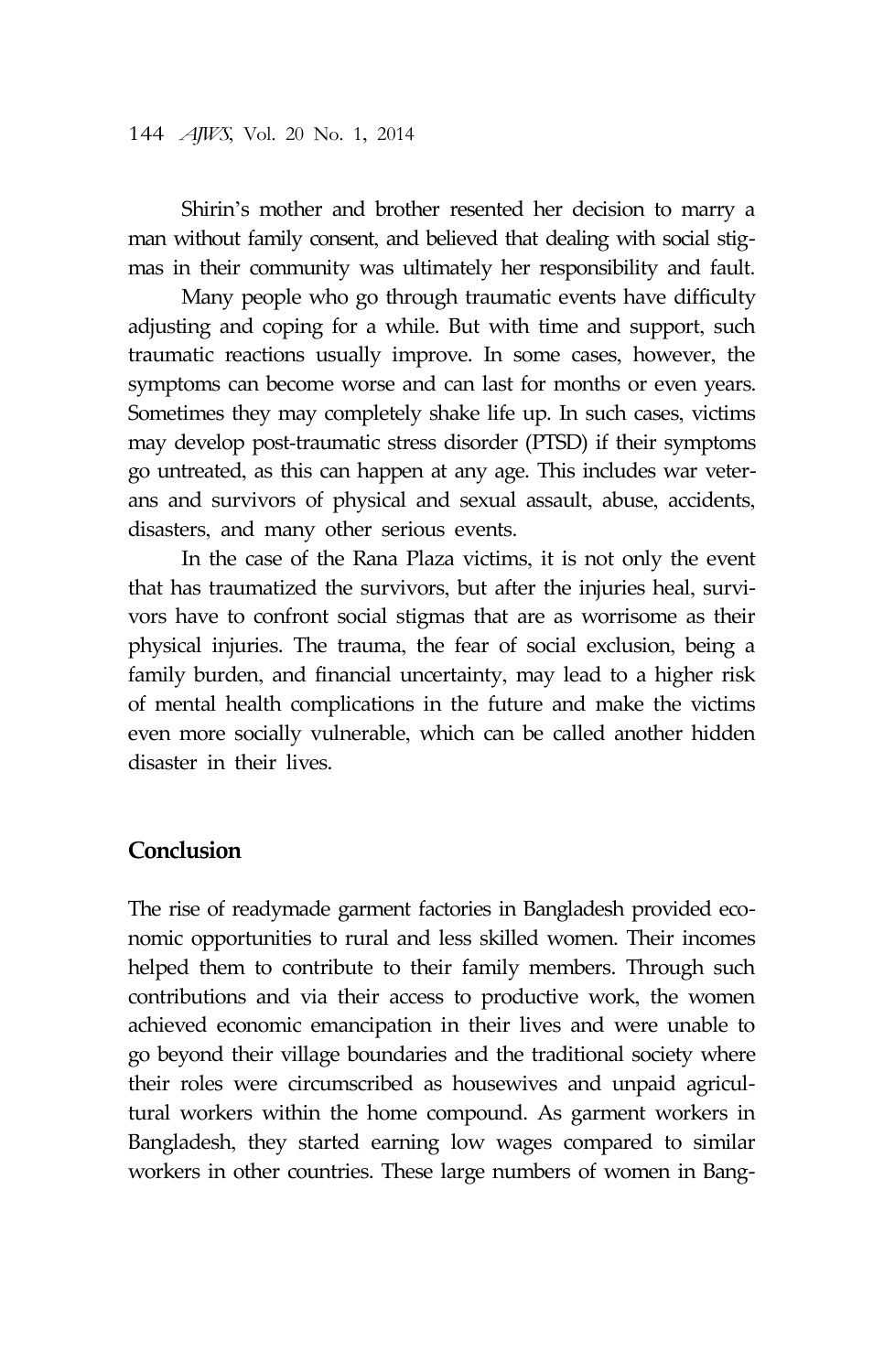ladesh are being exploited in the garments factories because of their naive, docile and traditional roles. They do not have any bargaining power; they work in unhealthy environments seven days a week, twelve hours a day, without any social protection and access to maternity leave and face sexual exploitation on a regular basis. When human-made disasters, such as the one at Rana Plaza, occur, they destroy the little hope they have for their futures and they face the prospect of severe post traumatic disorder. With feelings of fear about an uncertain future, lack of social acceptance and isolation, fears of social stigma and being burdens on their families, our women of the nimble fingers have become terrible victims of such a disaster.

#### **References**

- Ahmed, F. (2004), "The Rise of the Bangladesh Garment Industry: Glo balization, Women Workers, and Voice," *NWSA Journal*, 16(2): 34-45.
- Hossain, A. (2013), "Made in Bangladesh, Not in Bangladeshi Blood," *Forbes*, retrieved from http://www.forbes.com/sites/worldviews/ 2013/05/02/made-in-bangladesh-not-in-bangladeshi-blood/ on 7 No vember 2013. Hossain, J., M. Ahmed, & A. Akter (2010), "Bangladesh Labour Law: Re-
- form Directions," *People Tree Foundation*, retrieved from http:// www.peopletreefoundation.org/uploads/1/5/5/1/15517332/report of-the-baseline-study-on-bangladesh.pdf on 7 November 2013.
- Institute for Global Labour and Human Rights, "Bangladeshi Garment Workers," retrieved from http://www.globallabourrights.org/cam paigns?id=0003 on 29 October 2013.
- Islam, T. (2013), "Women Suffer Most in Garment Sweatshops in Bangla desh," *Asian Women Worker Newsletter*, retrieved from http:// cawhk.tripod.com/9904/9904art05.htm on 8 November 2013.
- Kabeer, N. (2000), *The Power to Choose*, London: Biddles Ltd.
- Kakuchi, S. (2013), "Female Garment Workers Bear Brunt of Tragedy," *Inter Press Service News Agency*, retrieved from http://www.ipsnews.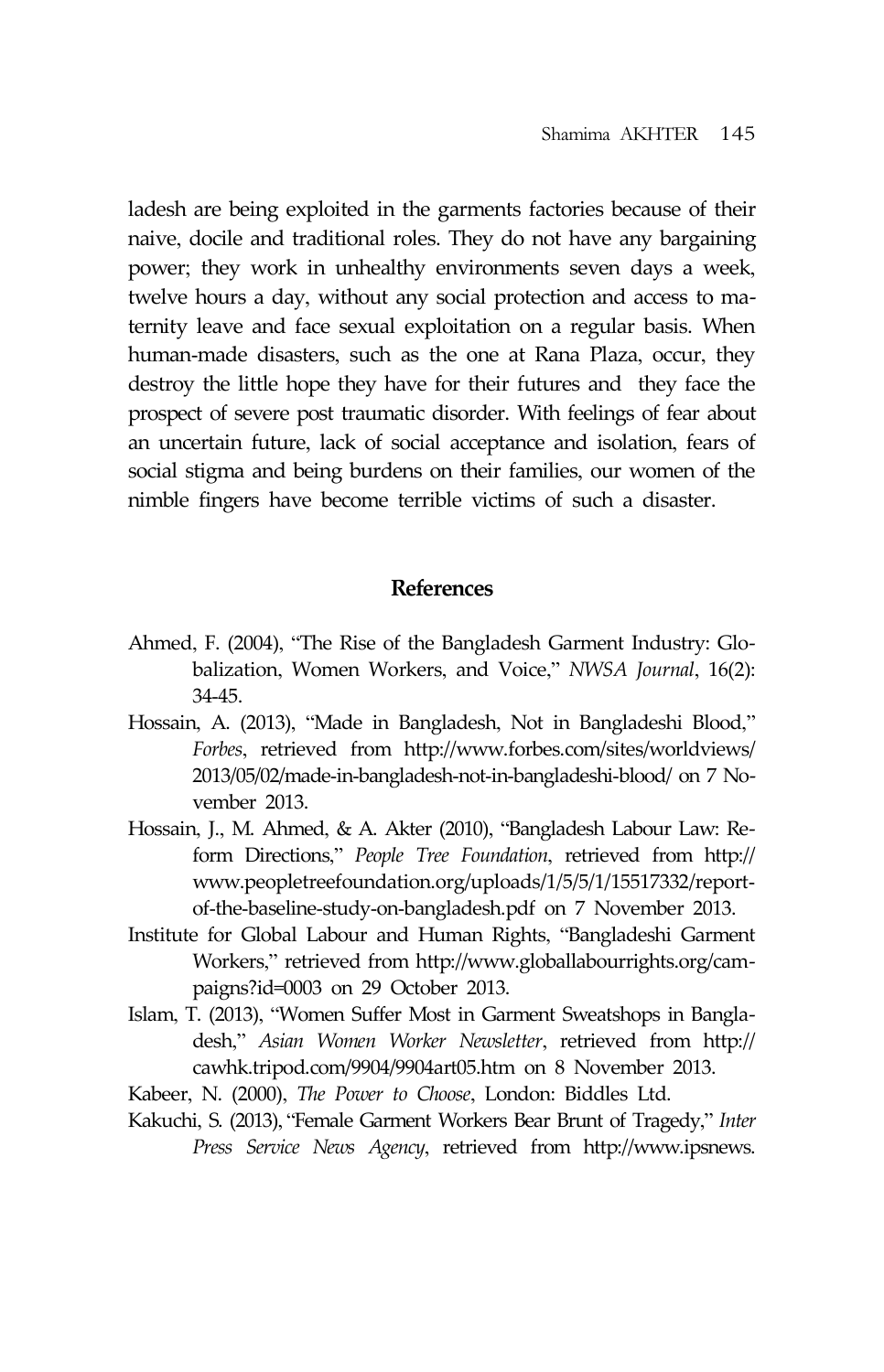net/2013/05/female-garment-workers-bear-brunt-of-tragedy/ on 10 November 2013.

- Stefanicki, R. (2013), "Rana Plaza Victims Continue to Suffer," *Asia Times*, retrieved from http://www.atimes. com/atimes/South\_Asia/SOU-01- 311013.html on 7 November 2013.
- War on Want, "Stitched Up," retrieved from http://www.waronwant. org/attachments/Stitched%20Up.pdf on 8 November 2013.
- World Bank (2012), "Empowering Women in Bangladesh," retrieved from http://www.worldbank.org/en/news/feature/2012/03/08/womens day-2012-empowering-women-in-bangladesh on 10 November 2013.

#### **Acknowledgements**

I would like to express my sincere and deepest gratitude to my re spondents of Savar victims who shared their traumatic experiences in the difficult stages of their lives and granted me permission to write on their behalf. I am also grateful to my organization Asian Disaster Preparedness Center (ADPC), Bangladesh for providing me necessary support. I am deeply thankful to my husband Ridwan B. A. Quaium for providing me moral support throughout my work. I also wish to acknowledge the "Ewha Global Empowerment Pro gram" team from Ewha Womans University, Seoul, Korea, for pro viding me assistance in various ways. Last, but not least, I am thankful to each of my family members who are always beside me with their encouragement and support.